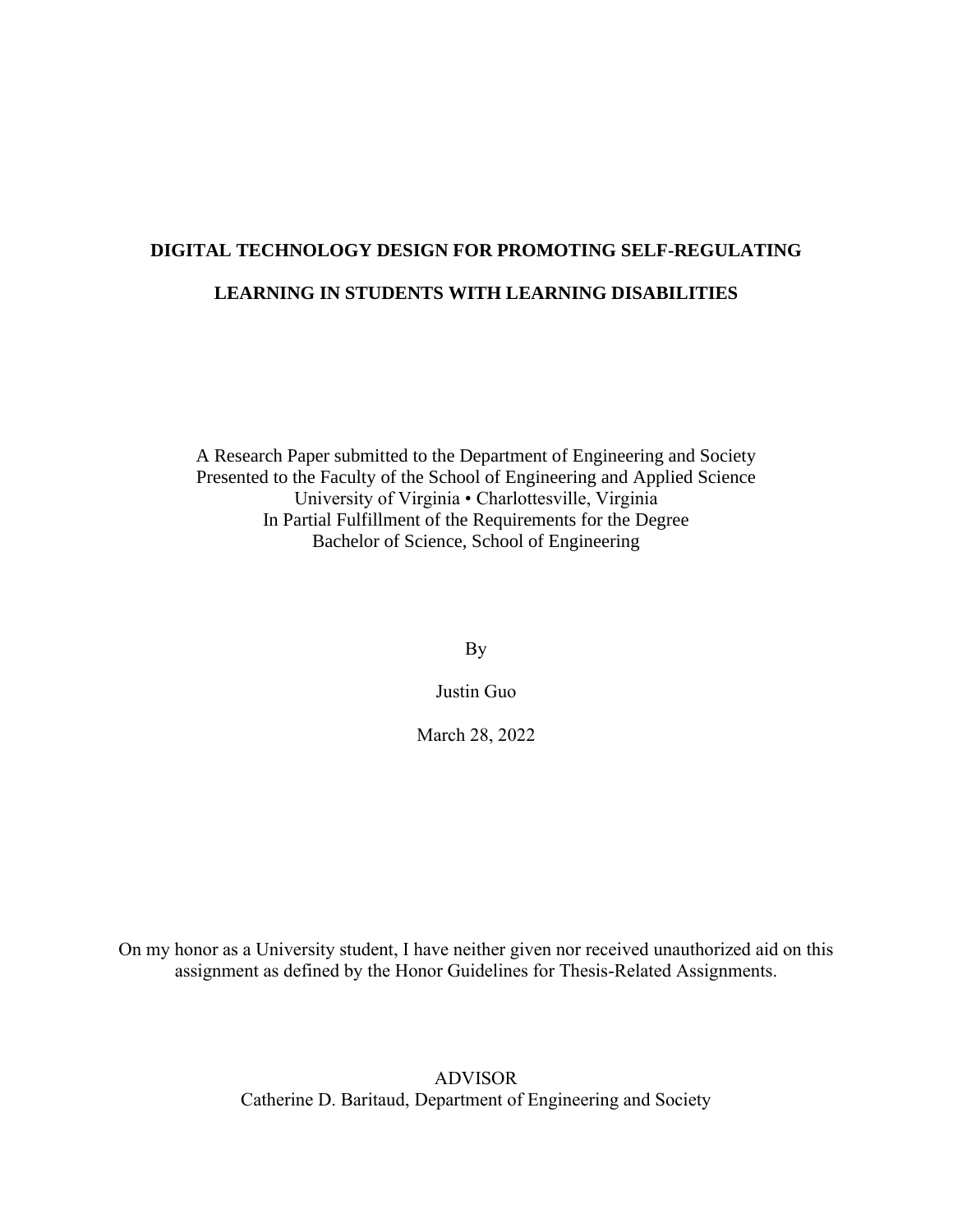As they progress into later grades, many students with learning disabilities struggle to keep up with academic standards; "88 percent of secondary students with learning disabilities (LD) performed below average or very below average in passage comprehension on the Woodcock-Johnson III" (Berkeley & Larsen, 2018, p. 75). Not only are students with learning disabilities poorly prepared for meeting the educational standards of higher grades due to their conditions, but they are also likely to develop behavioral and motivational problems that further impede their learning (Berkeley & Larsen, 2018, p. 75). A common experience of students with learning disabilities involves academic failure and the inability to reach academic requirements, which impedes their development of self-regulating learning behaviors and lowers their efficacy to reach their goals (Lichtinger & Kaplan, 2015, p. 124). Furthermore, Butler and De La Paz note the possibility of promoting self-regulating learning behaviors by targeting students' academic performance, stating that "interventions that improve students' academic performance are likely to improve their self-efficacy, goal setting, and attributions; therefore, given the reciprocal relationship between learning and motivation, it seems likely that interventions with self-regulatory elements may also have positive effects on struggling learners' motivation" (2021, p. 354).

Since the COVID-19 pandemic, the educational technology field has experienced a massive growth; "Venture and equity financing for education technology start-ups has more than doubled, surging to \$12.58 billion worldwide last year from \$4.81 billion in 2019" (Singer, 2021, para. 2). Evmenova et al. noted that technology-based interventions improved the writing abilities of students with learning disabilities, including their proficiency in transitioning ideas and structuring ideas in essays (2020, p. 41). However, the push for educational technology during the COVID-19 pandemic has also provided "an opportunity to ed-tech businesses to sell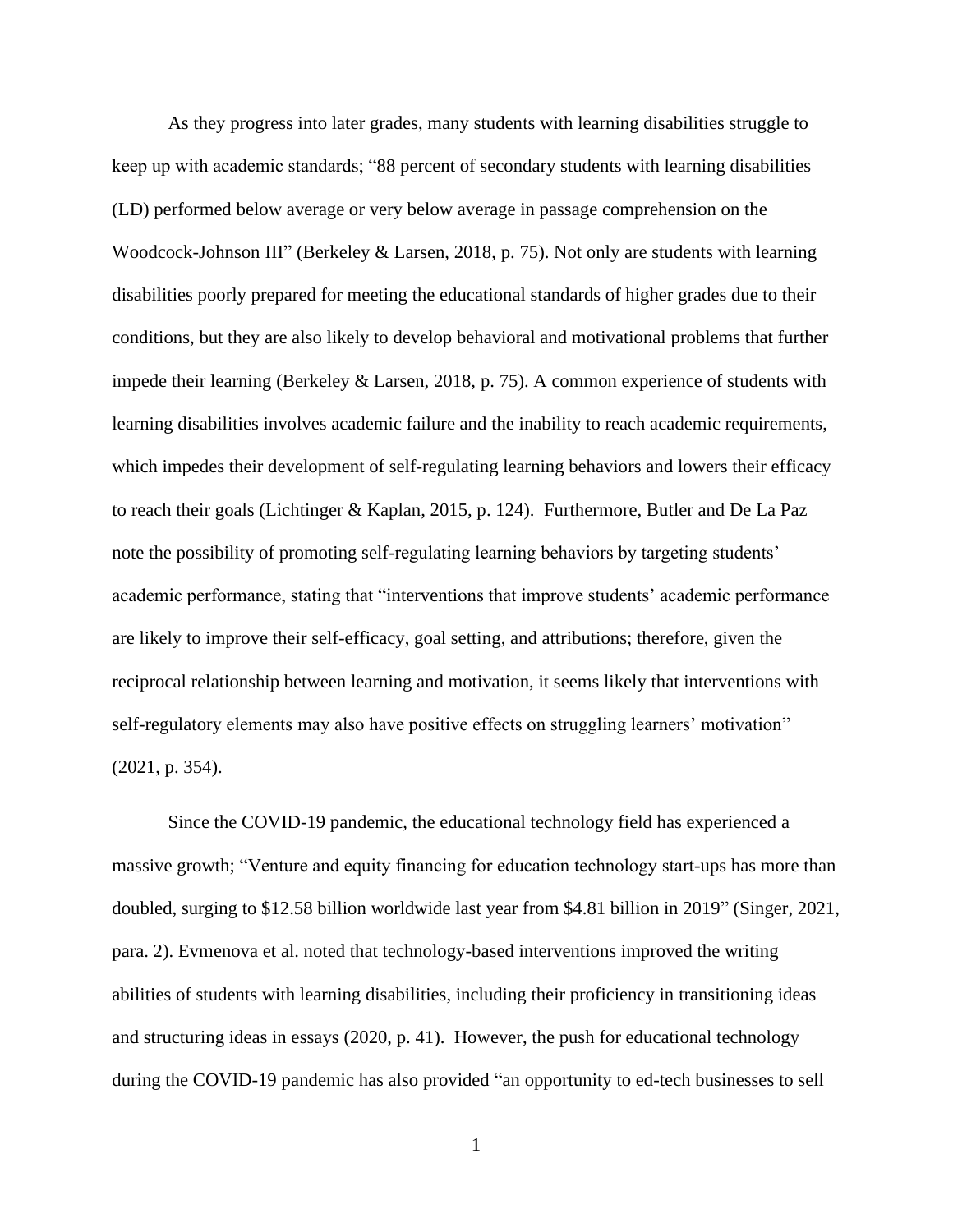untested solutions which sometimes have little to do with proper teaching and learning philosophies" (Teräs et al., 2020, p. 870). This results in the abrupt adoption and subsequent abandonment of technology when the services it provides do not match the educational curriculum or teachers' understanding of how it could aid students (Boyle & Kennedy, 2019, p. 68).

The technical project was a capstone design project overseen by Professor Harry Powell, a professor in the Electrical and Computer Engineering department at the University of Virginia, and it aimed to address the implementation of educational technology into teaching curriculums by proof of concept. It involved prototyping a digital educational tool designed to teach students how to spell simple English words. Using feedback from professors in the Department of Education at the University of Virginia, the technical project combined a software-controlled spelling game with a physical interface using letter blocks. The intent was for students to learn new words while also exercising motor functions at the same time. The other team members on this project were Noah Beamon, Rachel Lew, Catlinh Nguyen, and Shymbolat Tnaliyev, who are all fourth-year students in the Electrical and Computer Engineering department.

In conjunction with the technical project, the STS project analyzes the efficacy of educational technology in promoting self-regulated learning in students with learning disabilities as well as the factors that affect its implementation into classroom curriculum practice. It examines the relationship of relevant social groups, including teachers, students, administration, industry, safety commissions, and education standards, using the Social Construction of Technology framework (Pinch & Bijker, 1984, p. 416). The framework is used to highlight the methods by which educational technology is applied into educational practice, the effectiveness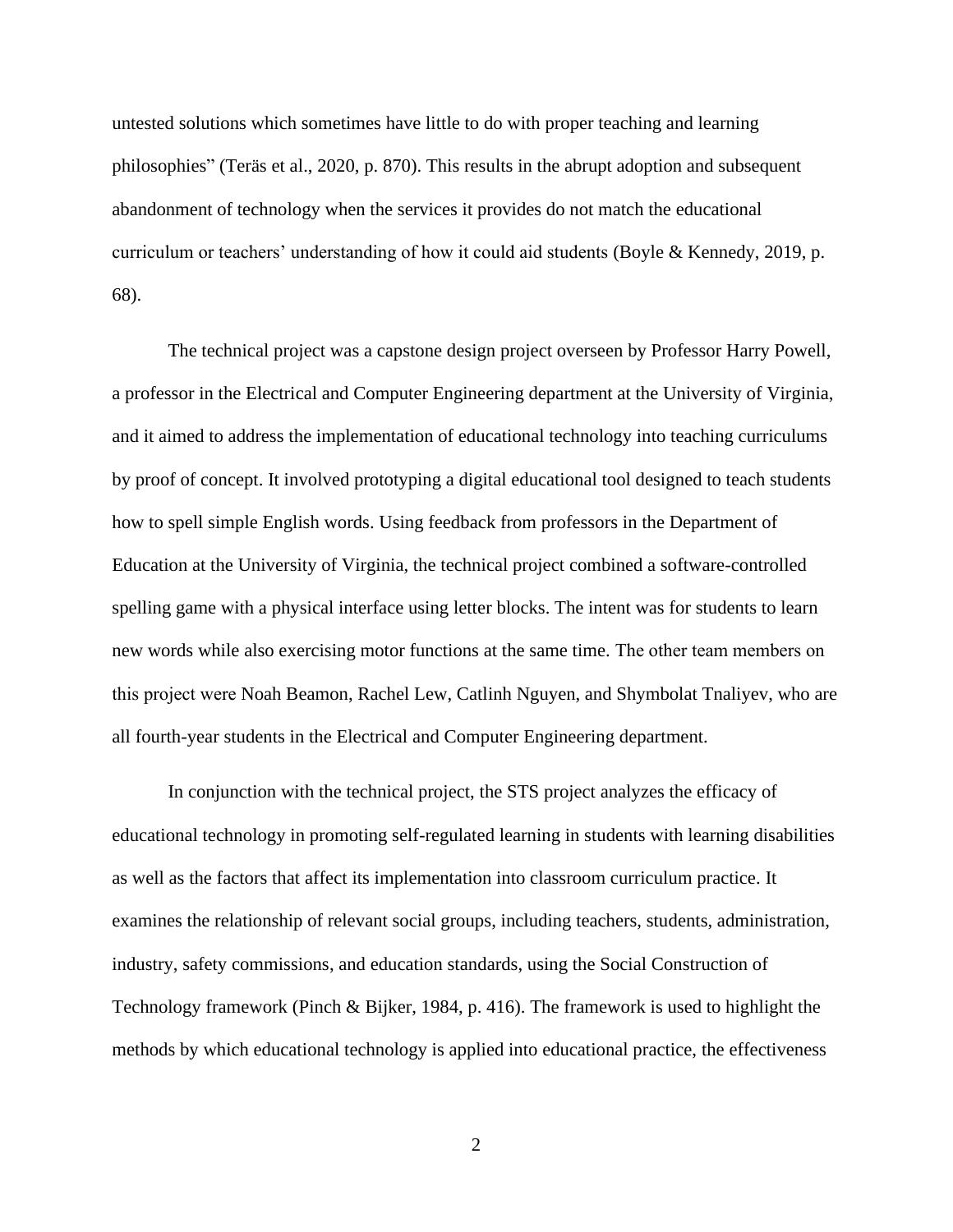of methodologies towards developing self-regulating learning behaviors in students, and how educational technologies change with feedback from relevant social groups.

The two projects both attempt to detail the features that make educational technology feasible as a means to teach in the



Figure 1: Self-regulated learning model. Students set goals in the forethought step, take action in the performance step, and reflect on their actions in the final step. (Adapted by Guo (2022) from Harwood & Koyama, 2020)

classroom. The STS project focuses more on considerations and limitations of using technology in practice to create a design methodology for digital tools to promote self-regulating learning in children with learning disabilities. The technical project provides insight into the technical and design challenges that impede the integration of digital technology into educational practice.

### **DIGITAL TECHNOLOGY IN EDUCATIONAL PRACTICE**

## **SELF-REGULATED LEARNING IN STUDENTS WITH LEARNING DISABILITIES**

Self-regulated learning can be described as the process of formulating plans to achieve a goal and then evaluating those plans to optimize them in the future (Lichtinger & Kaplan, 2015, p. 120). Harwood and Koyama (2020) describe self-regulated learning as a three-step cycle, depicted in Figure 1, showing how self-regulation leads to feedback cycles of attempting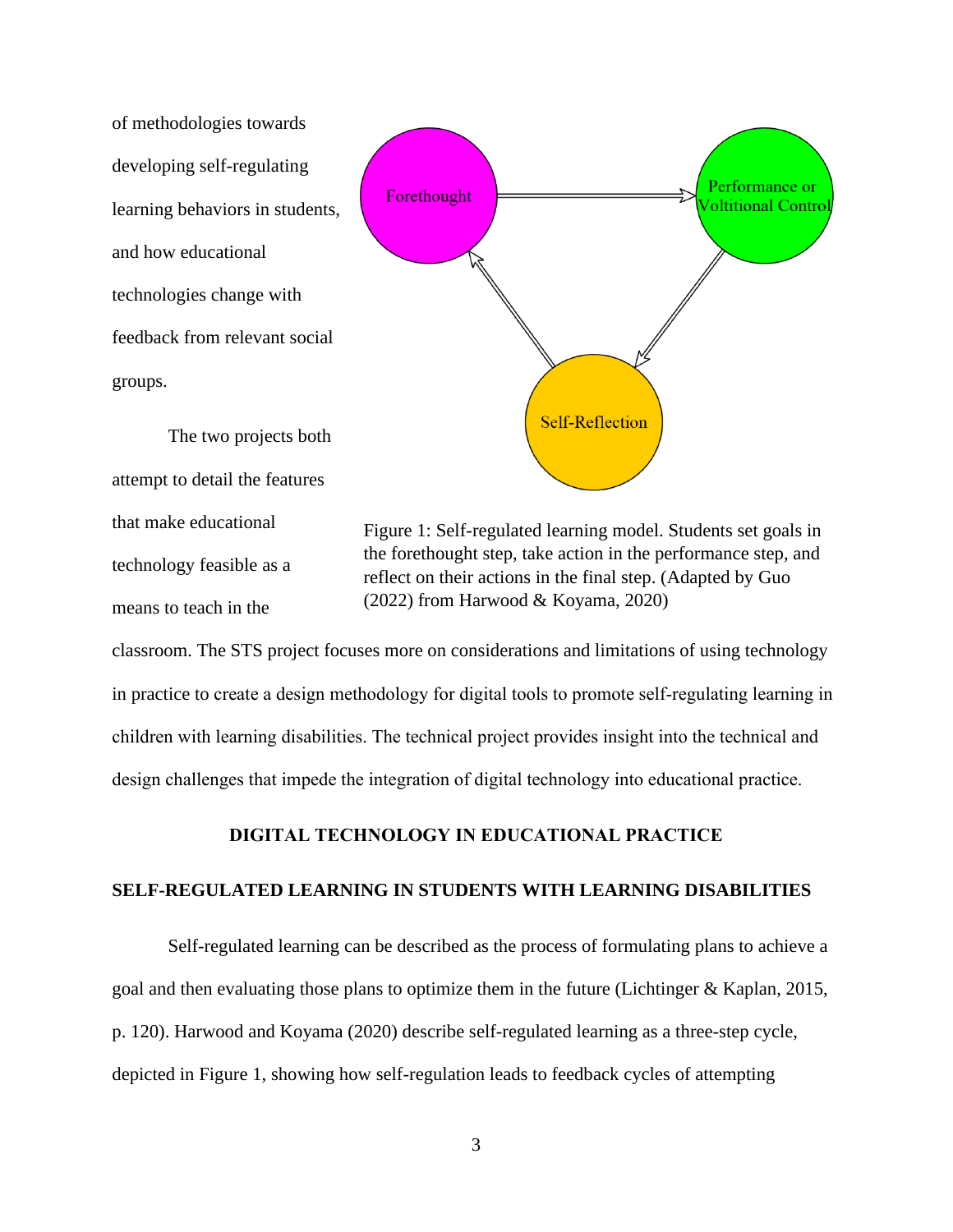different strategies to reach a goal. A common experience of students with learning disabilities, categorized as students who have characteristics that hinder their academic progress, is of academic failure and low expectations for success, which prevents them from developing positive self-regulating learning techniques and ultimately lowers their efficacy to reach their goals and finish assignments (Lichtinger & Kaplan, 2015, p. 124). The continual experience of academic failures in students with learning disabilities are "associated with a sense of alienation from school, avoidance of challenging tasks, and self-handicapping strategies", making academic progress even more difficult to achieve (Lichtinger & Kaplan, 2015, p. 124).

By eighth-grade, students with learning disabilities greatly lag behind other students in their educational progress; "seventy one percent of eighth-grade students with learning disabilities (LD) score below basic in reading, compared to 18% of students without disabilities, making it difficult for them to gain content knowledge from texts" (Lauterbach et al., 2020, p. 227). Despite this, secondary content teachers often do not align their instruction with these students' needs. Lauterbach et al. (2020) note that teachers often "felt they were not responsible for students' inability to read texts … traditional methods (e.g., lecturing) could circumvent reading difficulties, and that students could learn content without learning to read text … they chose not to teach literacy skills even when they were aware students needed them", indicating that students with learning disabilities fall further behind due to the teacher's perspective on their role in educating their students (p. 228). This further reinforces the idea that without an established strong set of self-regulated learning techniques, students with learning disabilities struggle to develop self-efficacy in academic settings.

The STS project analyzes the introduction of digital tools into educational use using the Social Construction of Technology framework (Pinch & Bijker, 1984, p. 416). The paper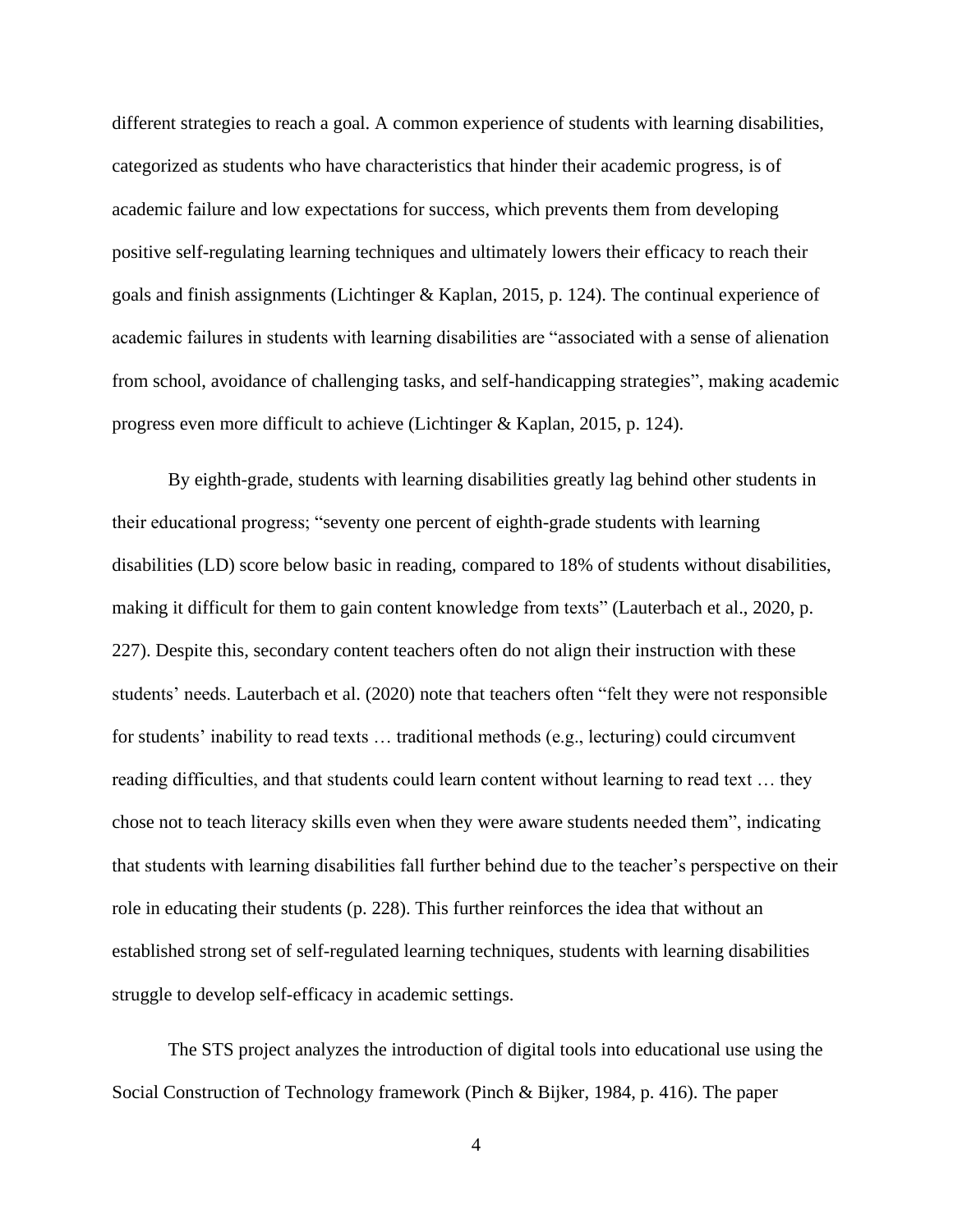examines the relationships of relevant social groups on digital tools, and it uses the Social Construction of Technology framework to identify the influence these social groups have on the design of digital tools. The social groups analyzed in this paper are teachers, students, educational standards boards, school management, investors and digital tool manufacturers, and



Figure 2: Social Construction of Technology framework for new placing digital tools in context of educational settings. Each social group has a different interpretation of what an educational digital tool is, creating conflicts in the implementation of the artifact. (Adapted by Guo (2022) from Pinch & Bijker, 1984)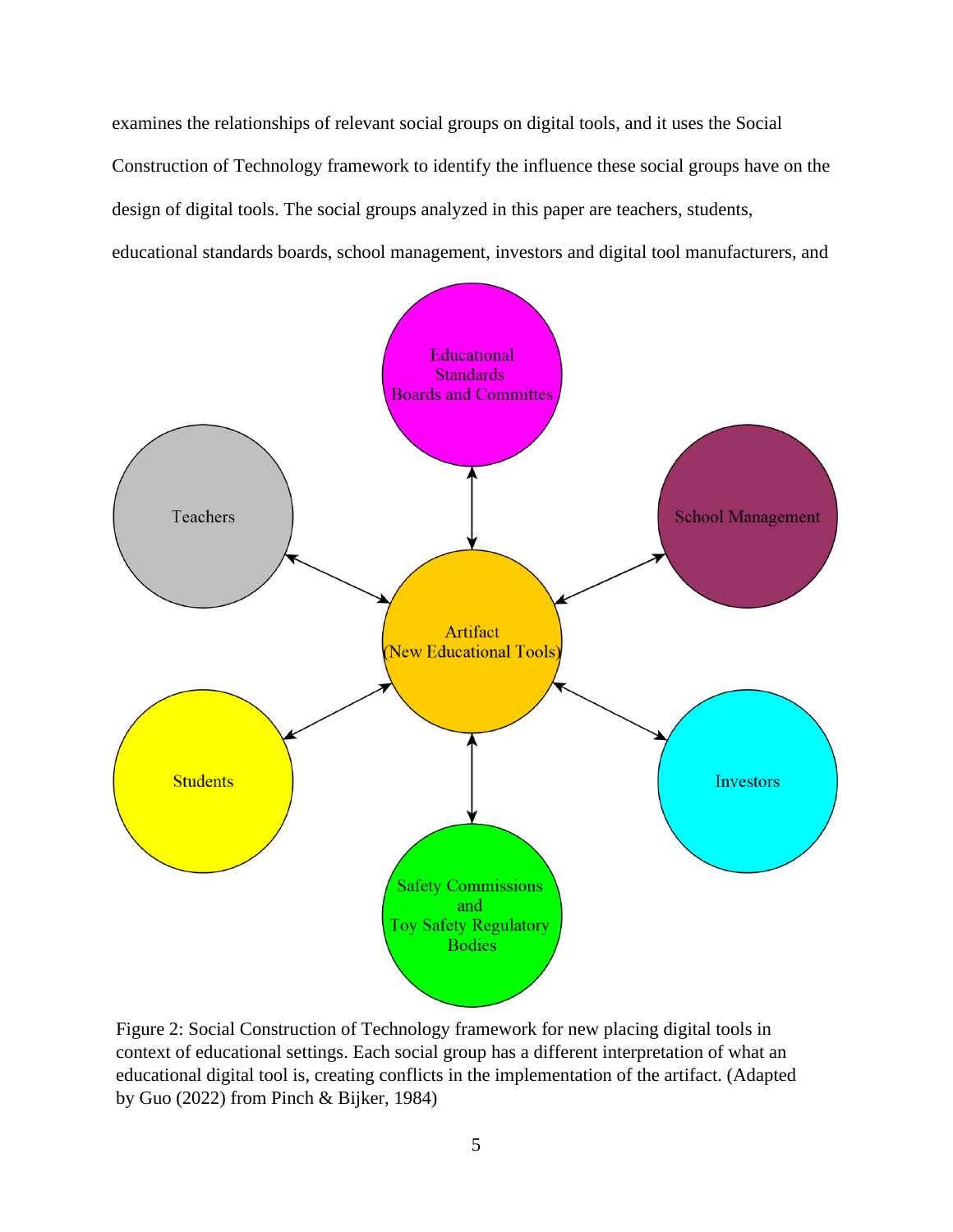safety commissions. Figure 2 shows the relationship diagram using the framework with the presented social groups.

#### **IMPLEMENTATION OF TECHNOLOGY INCENTIVIES AND BIAS**

Teachers often strongly influence if digital tools enter educational practice. Kale and Akcaoglu note in their analysis of preservice teachers' perceptions on the usage of technology that future programs should "focus on having them recognize technologies' educational utility values (e.g., how a technology can benefit them in their future teaching in specific ways) rather than assuming or appealing to temporary interest with technologies", implying that part of the reason technological integration is difficult is not only due to the failure of technical solutions, but also because teachers themselves do not see the value presented from the technology (2017, p. 303). Thus, the teacher's pedagogical views may impede the implementation of technology, as "evidence suggests that teachers with more teacher-centered beliefs do not perceive technology as being essential to the teaching and learning process" (Tondeur et al., 2017, p. 569). This idea supports the concept of programs to make student-centered teaching a higher valued pedagogy in teachers. Additionally, this also supports the idea that technology should be introduced in a way that connects with the teacher's existing teaching methods instead.

Teachers' ability to understand, use, and access new technologies presented to them also plays a role in technological integrations. Kucirkova and Flewitt (2020) writes that "that there are five principal external barriers that impede technology integration: lack of teacher confidence and skills; lack of time; lack of effective training; lack of well-organized access to resources; and technical problems", noting that accessibility to technology and the resources necessary to set up new systems up are considerations that digital technologies must design for (p. 136). Furthermore, Alelaimat et al. (2020) note that "most of the teachers interviewed … indicated that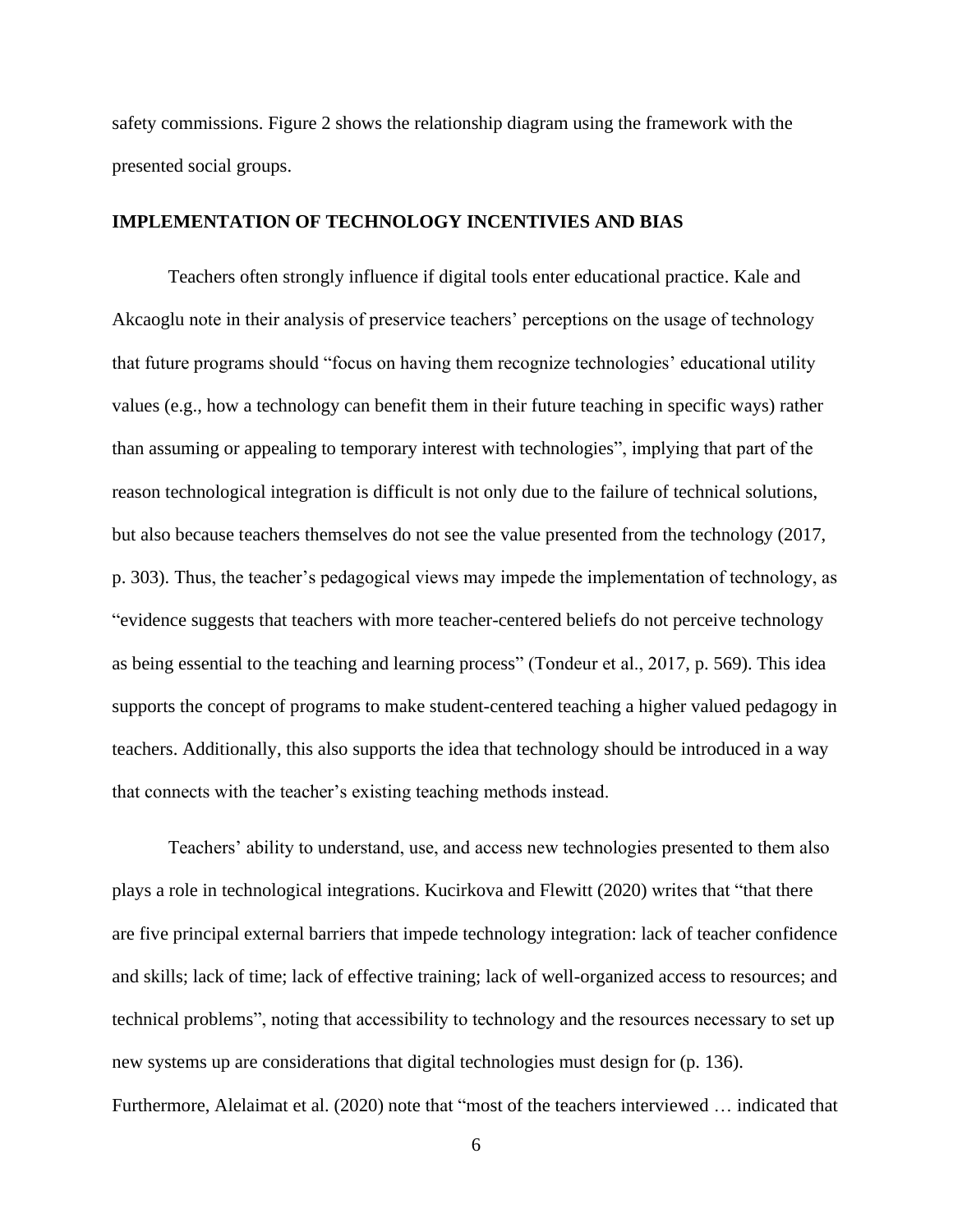integrating technology into education did not seem to be a priority in their study plan … technology-related courses were not adequate, as these courses neither improved their technological skills nor increased their awareness about how to integrate technology into education" (p. 308). The level of digital literacy in teachers plays a role in determining what technologies will be used or dropped, implying that the lack of expertise prevents teachers from connecting the intended purpose of educational digital tools to their own pedagogical views.

Investors and school boards may have different incentives to integrate technology, as "for many current platforms, datafication, or leveraging user generated data for profit-making, has become the business model" (Teräs et al., 2020, p. 873). The education sector has become increasingly data-driven, with students being required to consent to data collection practices before they can even use proprietary applications and software by businesses (Teräs et al., 2020, p. 867). "Robust anti-regulation approaches to Internet privacy (led by Internet companies like Google) in the US advocate for a utilitarian or "business friendly" approach to data protection", implying that businesses in the educational technology field should be allowed to harvest data from digital devices in order to provide a better service (Parsons, 2021, p. 337). Teräs et al. note that "technology and datafication of education are typically synonymized with progress and economic growth" with the underlying assumption that data gathered can be used to improve education by leading the development of technologies to solve current problems in education (2020, p. 867). Marketers for educational tools often promote the "Silicon Valley Narrative", which specifies that the current education system is broken and can only be fixed by technological intervention (Teräs et al., 2020, p. 869). Teras et al. note that the narrative creates a culture of fake solutionism; technology is presented to solve a problem despite the technology's inability to solve or even mitigate current societal challenges (2020, p. 870). As a result, the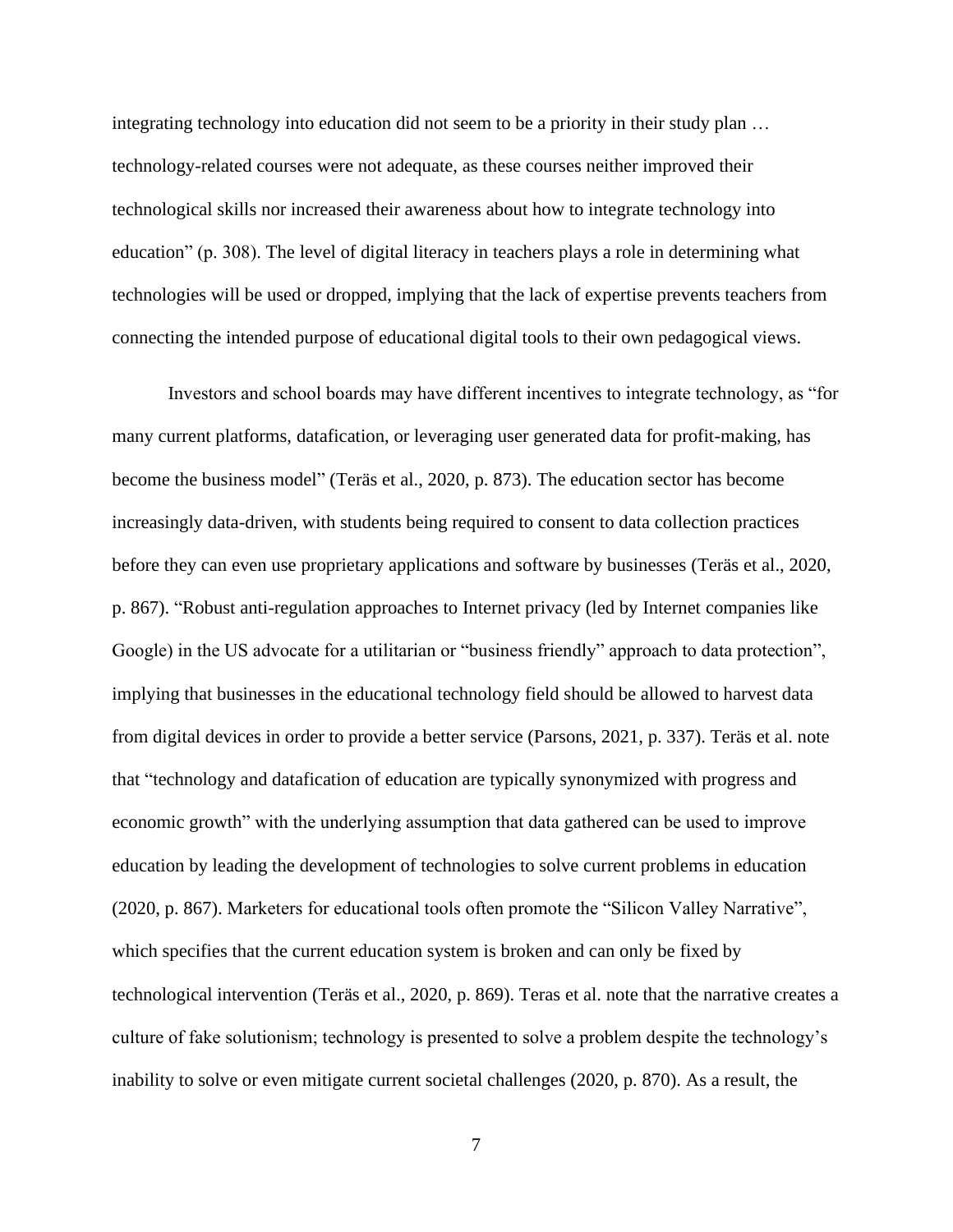focus tends to shift to financial investments, with a side effect being that "ed-tech solutions may reinforce problems rather than fix them" (Teräs et al., 2020, p. 870). The monetary incentive provided by data collection can drive investors to make arguments for promoting such capabilities in spite of ethical or privacy violations regarding the continuous collection of student and teacher data. Additionally, the increasing acceptance of conformity with the idea that technological integration symbolizes solving problems in educational practices may also push school management to advocate for technology advancement.

The Children's Online Privacy Protection Act (COPPA) is a set of regulations from the Federal Trade Commission aimed to address the implications of data collection from commercial services (Schifferle, 2020, para. 2). COPPA "requires companies that collect personal information online from children under age 13 to provide notice of their data collection and use practices and obtain verifiable parental consent" as a means of getting voluntary consent from the parents or guardians of students (Schifferle, 2020, para. 3). However, the Federal Trade Commission does note that COPPA is targeted towards corporations instead of school systems, and school districts still have the responsibility to vet the data collection practices of commercial services they are potentially using (Schifferle, 2020, para. 4). As a result, the requirements of regulation commissions influence the design of educational tools with its usage and application, but not necessarily with the tool's intended purpose.

#### **DIGITAL TECHNOLOGY AS A MEANS OF LEARNING**

The efficacy of digital tools also depends on the students using them. For one, the significance of the services provided by digital tools must first be made known to the students, as "simply providing access to technology does not necessarily translate into its effective integration … it is important to ensure that students receive explicit instruction that includes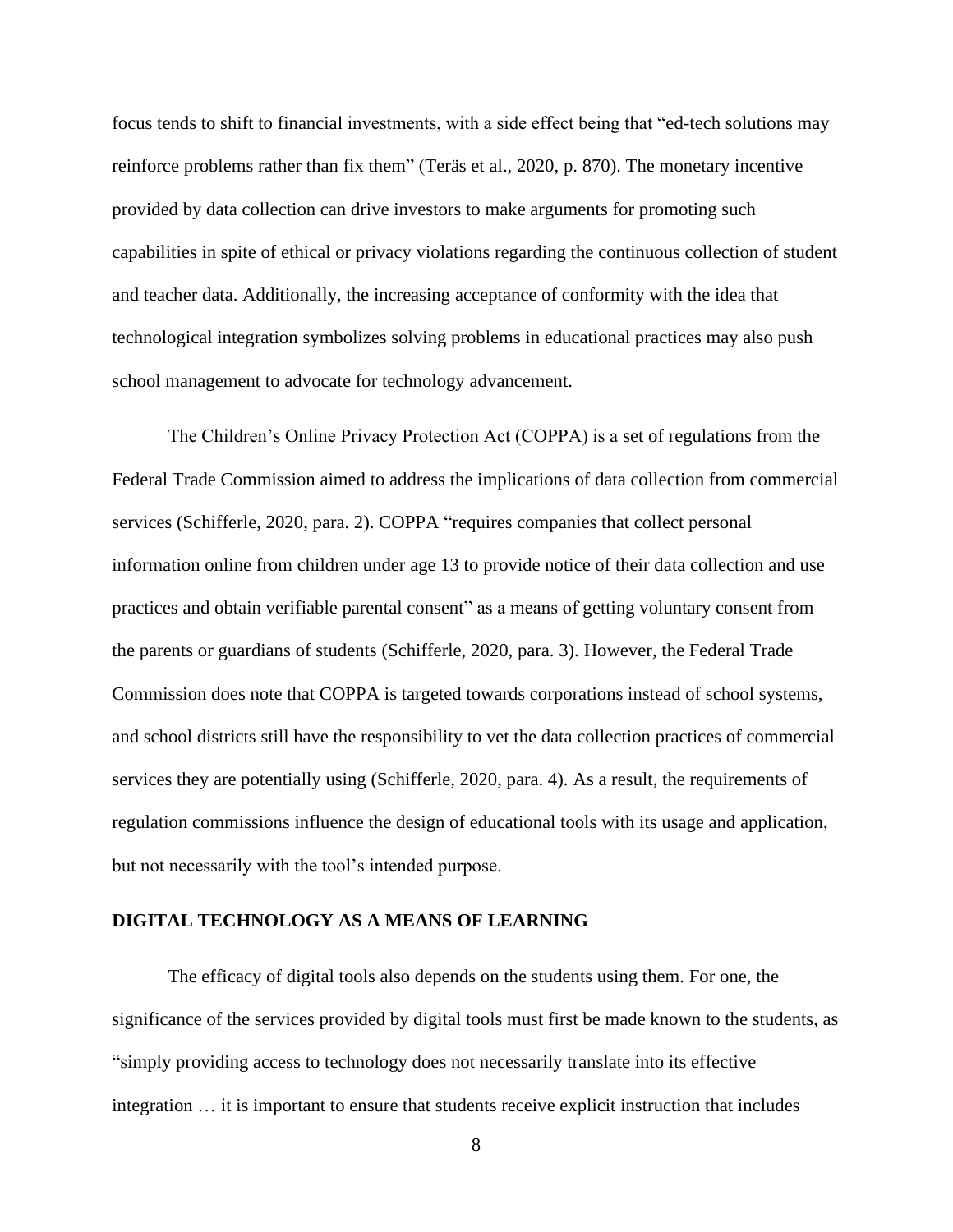modeling of how to use the technology effectively" (Evmenova et al., 2020, p. 29). The actual process of introducing technology to students is important because it influences the way they use digital devices as well as their interpretations on the value digital devices give to them.

There are previous examples of using technology to help students with learning disabilities practice and master core subjects like reading and mathematics. Evmenova et al. suggests the use of technology-based supporting tools to add to instruction, such as technologybased graphical organizers, to help structure students' thoughts (2020, p. 28). One consideration to take is that these technologies will often cater to the issues that are prevalent in students with learning disabilities; Hughes et al. note that their method of using a computer-based graphical organizer included technological feature specific to students' needs, and that "students with LD often struggle with transcription skills such as handwriting and therefore require external supports to manage this skill" (2019, p. 15). Kong et al. also covers the effects of word problem solving interventions in the educational curriculums of elementary students with learning disabilities, concluding that evidence exists to suggest that social activity with their peers can improve learning if provided alongside explicit and structured teaching (2021, p. 258). These findings support the idea that technology can be used as an intervention method to reinforce early education, preventing students with learning disabilities fall behind in their academic studies.

Bartolomé and Steffens write in their analysis that in order for technologically enhanced learning environments to foster self-regulated learning, learners should "be encouraged to plan their learning activities", "receive appropriate feedback so they can monitor their feedback", and "be given criteria so they can evaluate their own learning outcomes" (2011, pp. 23-24). One of the technologies the authors identify are personal learning environments, which consists of a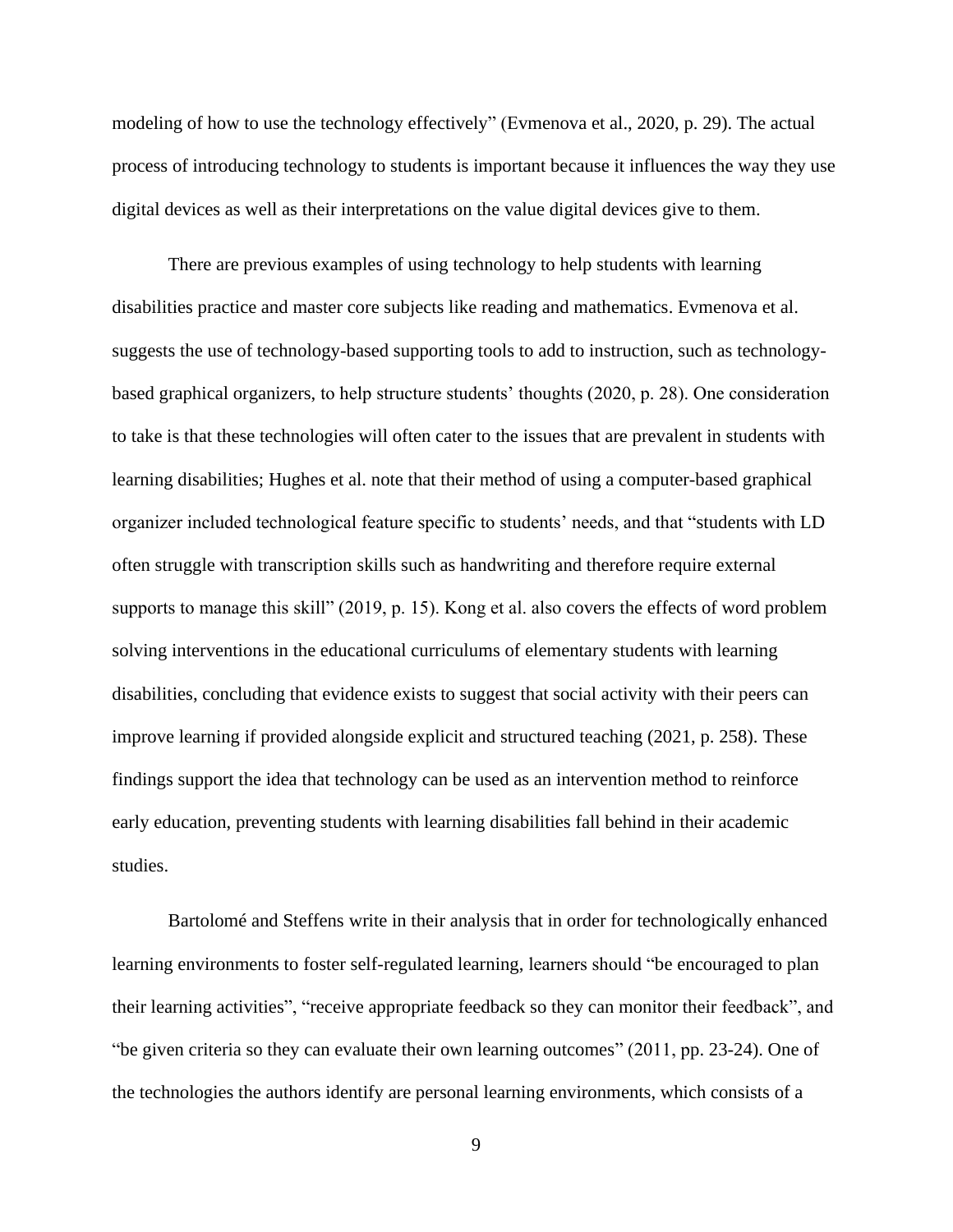collection of educational tools and services built by the students themselves (2011, p. 25). By collecting the various services and piecing them together, "Students have to define their own learning goals, assemble the required resources and organize them in a personal web environment" (Bartolomé and Steffens, 2011, p. 25). While the responsibility of providing feedback then falls onto the teachers, personal learning environments challenge students into setting goals and performing their own analyses to construct an efficient environment. Compared to intervention methods, technology plays a different role in personal learning environments; educational services are not used for reinforcing academic foundations but rather for their capability to fulfill part of a student's information network.

Forty-one states and multiple U.S. territories have adopted the Common Core State Standards, a set of guidelines for educational practice (Common Core State Standards Initiative, 2013). The standards recognize the different potential of digital technologies in classroom use, stating that while digital technologies could streamline new ways to deliver information, the design of digital technologies should empower user flexibility and control to avoid losing the focus on educational criteria (Common Core State Standards Initiative, 2013, p. 6). As such, the Common Core State Standards object on the use of digital tools should "they break down the Standards in such a way as to detract from focus, coherence, or rigor" (Common Core State Standards Initiative, 2013, p. 12).

One important distinction to make about the Common Core standards is that it attempts to encompass the needs of students with learning disabilities by including an over-arching criterion to accommodate all students (Common Core State Standards Initiative, 2013, p. 6). This not only shifts responsibility onto digital tool developers for meeting this criterion, but it also blurs the requirements in educational standards for students with learning disabilities. The Common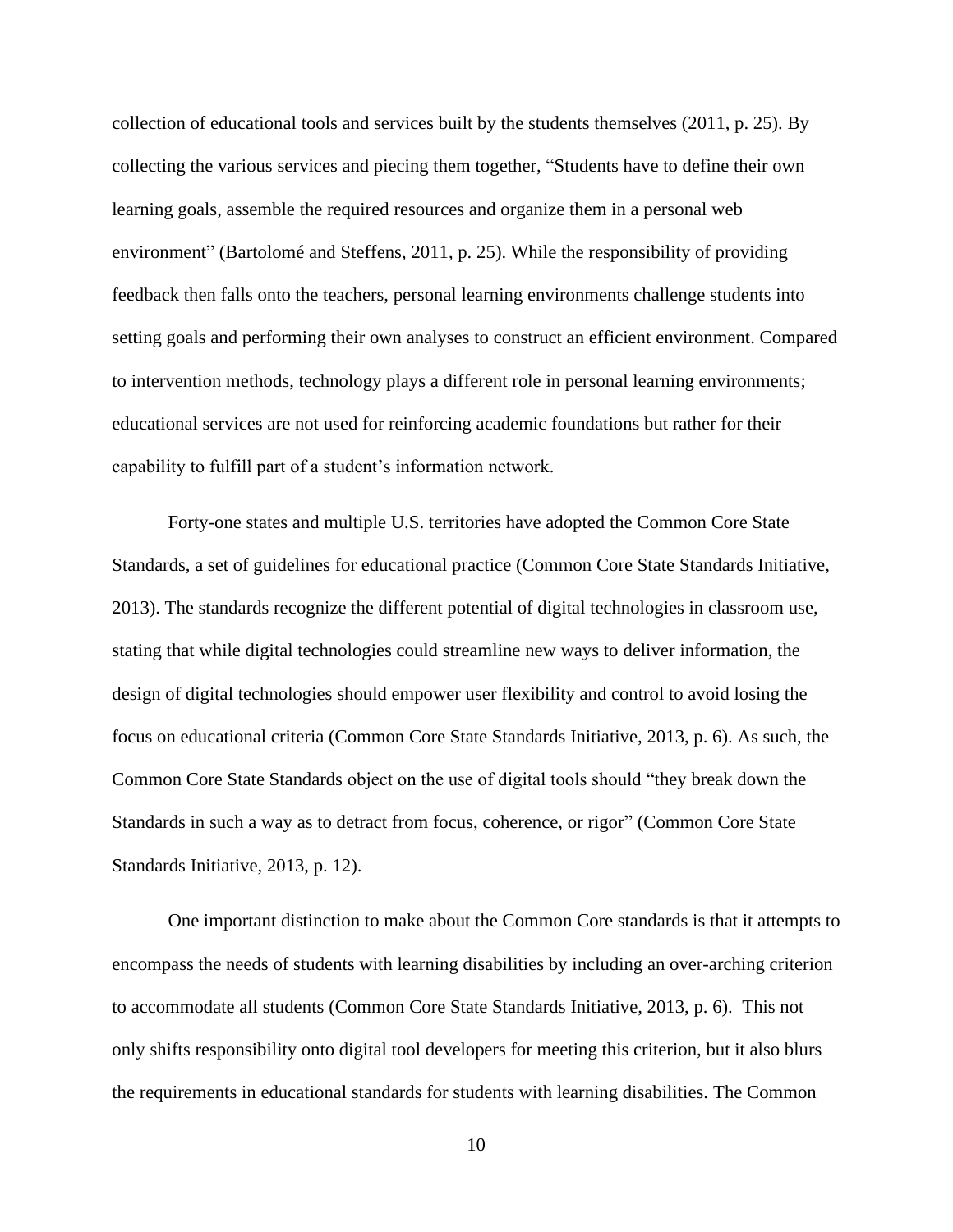Core State Standards provide school boards a set of expectations for them to consider when purchasing or implementing new educational tools (Common Core State Standards Initiative, 2013, p. 5). The lack of specific recognition for students with specialized needs may bias the digital tools chosen by administrators because they target a smaller subset of students.

# **CONSIDERATIONS FOR NEW DIGITAL TECHNOLOGIES IN EDUCATIONAL PRACTICE**

Spector proposes a framework that contains values, principles, people, context, and technology as an interconnected web (2016, p. 1009). From this perspective, it is easier to analyze the previous relationships made using the Social Construction of Technology framework (Pinch & Bijker, 1984, p. 416).

In context, students with learning disabilities often struggle to develop self-regulation learning behaviors and reach the same academic level as their peers. Technological devices and tools are presented as potential solutions to provide a meaningful learning experience. For students with learning disabilities, technological solutions show promise in helping them develop social relationships and early academic foundations, preventing them from lagging behind in school (Kong et al., 2021, p. 258). While educational technology does show to support building self-regulated learning behaviors in students with learning disabilities, through reinforcing academic basis and building personal learning environments, it is also important to consider both how technologies are presented to students and how students access educational technologies. Digital tool manufacturers, investors, teachers, and school administrations all have differently weighted values that affect the designs of educational technologies that end up reaching students. The intended purpose of digital tools is lost on teachers who are not sufficiently literate in digital technologies and teachers who do not view the technology as useful tools. Bias exists in digital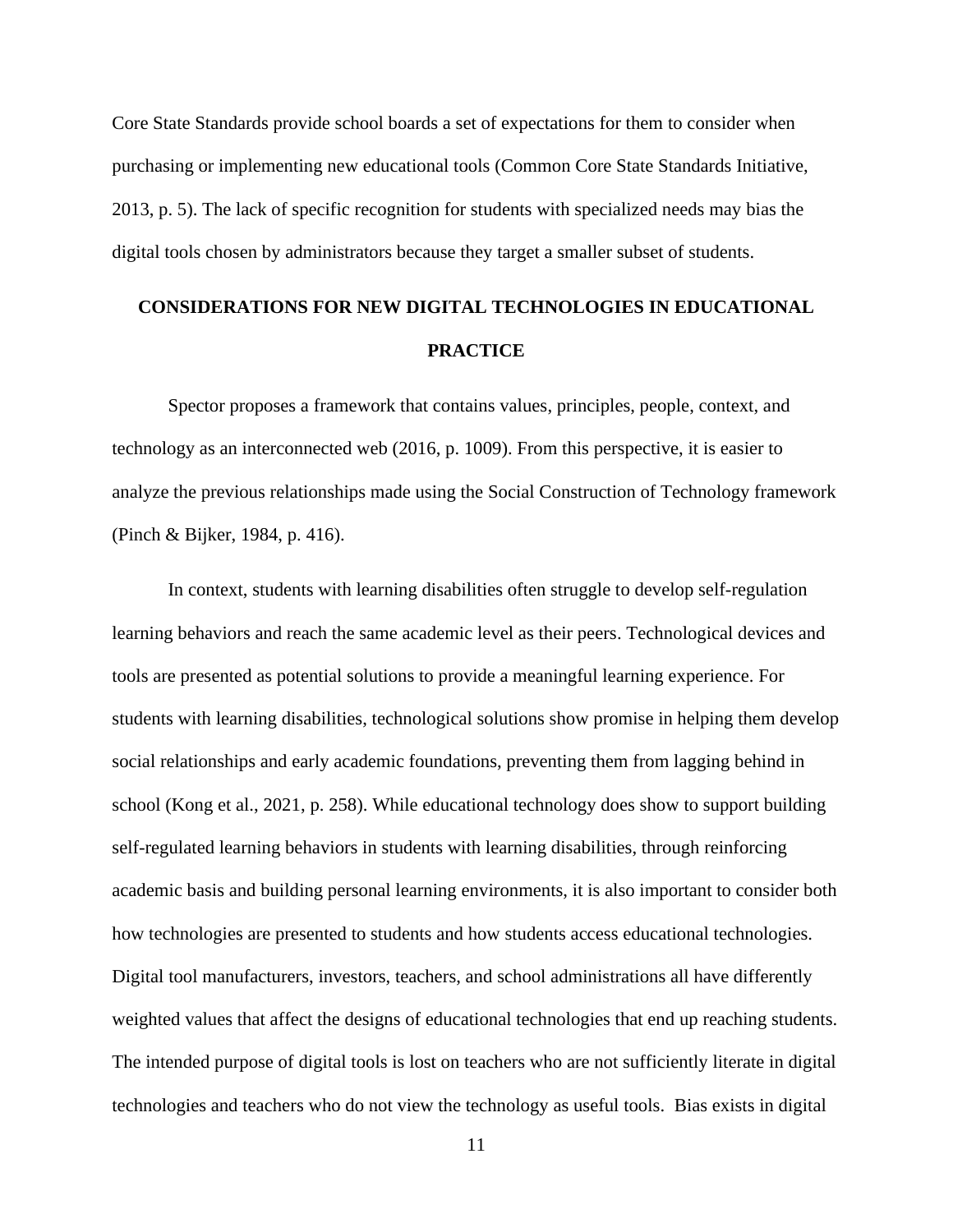tool manufacturers and school management when implementing new technologies due to monetary incentives and societal pressure to "change the system". The efficacy of using digital technology to aid students with learning disabilities build self-regulating behaviors is hindered by factors that inhibit technological integration with teaching pedagogies.

This analysis is limited in scope in several areas. First, the paper classifies students with learning disabilities into one group and uses generalizations of students with learning disabilities to form conclusions. As learning disabilities can vary widely from student to student, the paper does not discuss the implications of different types of disabilities on self-regulated learning behaviors or academic achievement. Similarly, the paper classifies educational technologies to be broadly accepting of digital technologies or tools potentially used for educational purposes. Part of the goal of this paper is to identify the perceptions and potential biases that affect the integration of educational technologies, which is why even if different types of tools produce different results the paper does not go into depth on them.

Further research should go in depth on the types of technologies best suited for selfregulated learning behaviors for students with learning disabilities, such as graphical organizers or puzzle solving games. The design of new technologies is often critical to the understand of students and teachers' perspective on its intended use. Additionally, further research should also focus on regional differences and teaching practices. This paper does not cover culturally influenced teaching, which may affect the perception of new educational tools in a localized area.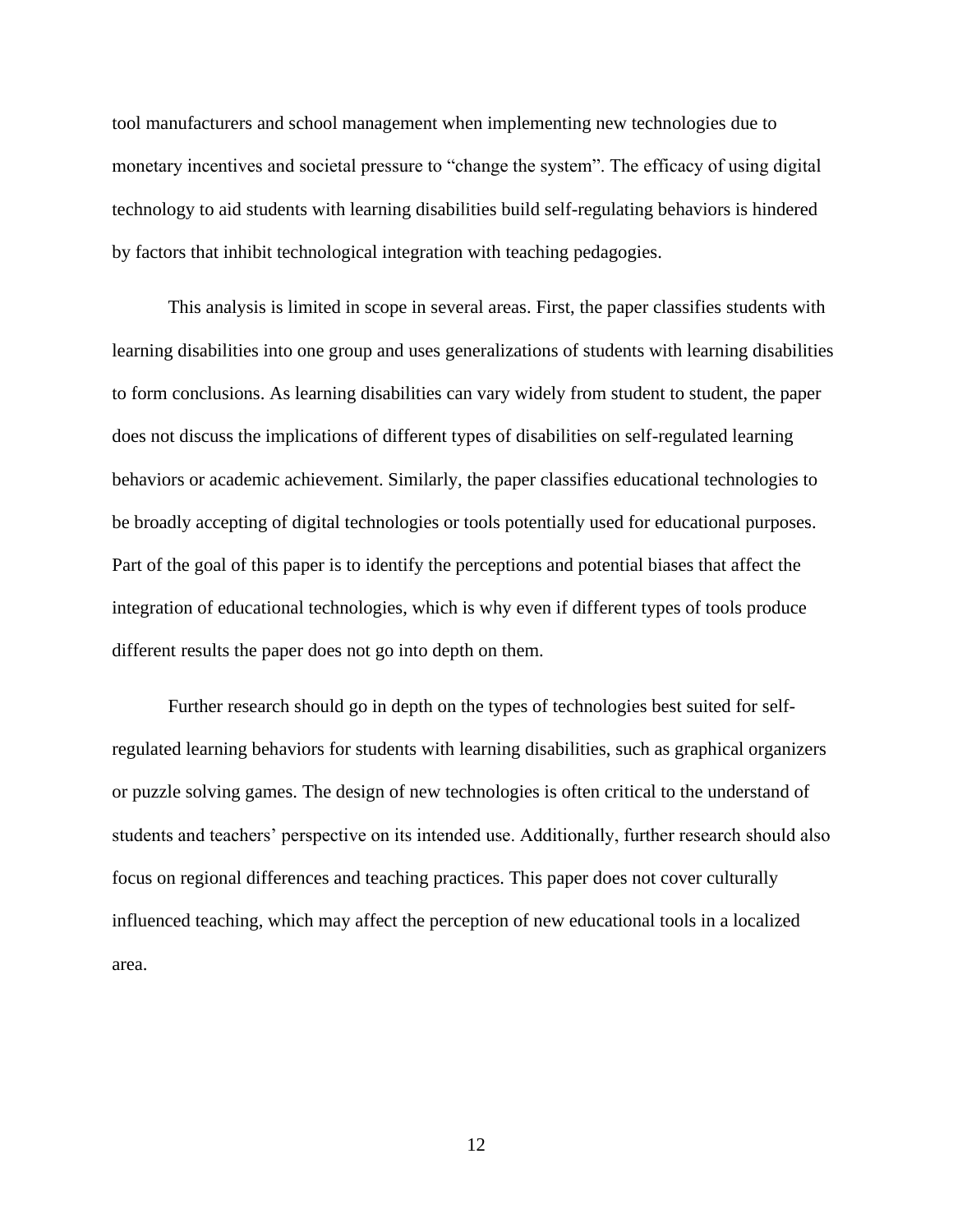#### **REFERENCES**

- Alelaimat, A. M., Ihmeideh, F. M., & Alkhawaldeh, M. F. (2020). Preparing preservice teachers for technology and digital media integration: Implications for early childhood teacher education programs. *International Journal of Early Childhood*, *52*(3), 299–317. <https://doi.org/10.1007/s13158-020-00276-2>
- Bartolomé, A., & Steffens, K. (2011). Technologies for self-regulated learning. (Carneiro R., Lefrere P., Steffens K., Underwood J., Eds). *Self-Regulated Learning in Technology Enhanced Learning Environments, 5*(1), 21-31. https://doi.org/10.1007/978-94-6091-654- 0\_2
- Berkeley, S., & Larsen, A. (2018). Fostering self-regulation of students with learning disabilities: Insights from 30 years of reading comprehension intervention research. *Learning Disabilities Research & Practice (Wiley-Blackwell)*, *33*(2), 75–86. <https://doi.org/10.1111/ldrp.12165>
- Boyle, J. R., & Kennedy, M. J. (2019). Innovations in classroom technology for students with disabilities. *Intervention in School & Clinic*, *55*(2), 67–70. <https://doi.org/10.1177/1053451219837716>
- Butler, C. M., & De La Paz, S. (2021). A synthesis on the impact of self-regulated instruction on motivation outcomes for students with or at risk for learning disabilities. *Learning Disabilities Research & Practice*, *36*(4), 353–366. <https://onlinelibrary.wiley.com/doi/abs/10.1111/ldrp.12264>
- Common Core State Standards Initiative. (2013). High school publishers' criteria for the common core state standards for mathematics. *Common Core State Standards Initiative*. [http://www.corestandards.org/wp](http://www.corestandards.org/wp-content/uploads/Math_Publishers_Criteria_HS_Spring_2013_FINAL1.pdf)[content/uploads/Math\\_Publishers\\_Criteria\\_HS\\_Spring\\_2013\\_FINAL1.pdf](http://www.corestandards.org/wp-content/uploads/Math_Publishers_Criteria_HS_Spring_2013_FINAL1.pdf)
- Common Core State Standards Initiative. (2013). Standards in your state. *Common Core State Standards Initiative*.<http://www.corestandards.org/standards-in-your-state/>
- Evmenova, A. S., Regan, K., Ahn, S. Y., & Good, K. (2020). Teacher implementation of a technology-based intervention for writing*. Learning Disabilities: A Contemporary Journal*, *18*(1), 27–39.
- Guo, J. (2022). *Self-regulated learning model.* [Figure 1]. *STS Research Paper:* Digital technology design for promoting self-regulated learning in students with learning disabilities (Unpublished undergraduate thesis). School of Engineering and Applied Science, University of Virginia. Charlottesville, VA.
- Guo, J. (2022). *Social Construction of Technology framework for new placing digital tools in context of educational settings.* [Figure 2]. *STS Research Paper:* Digital technology design for promoting self-regulated learning in students with learning disabilities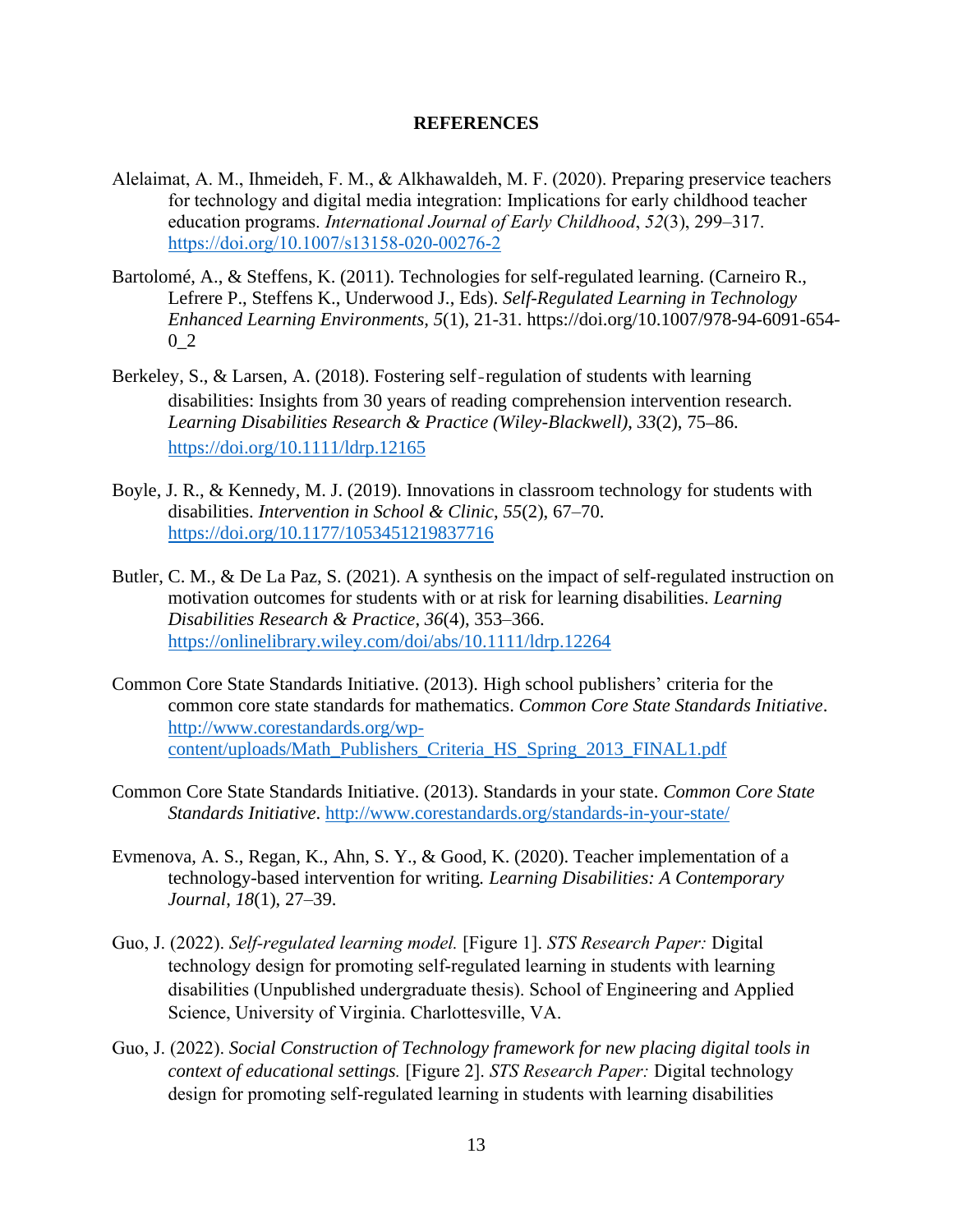(Unpublished undergraduate thesis). School of Engineering and Applied Science, University of Virginia. Charlottesville, VA.

- Harwood, C., & Koyama, D. (2020). Creating a virtual writing center to support self-regulated learning. *Studies in Self-Access Learning Journal, 11*(3), 164–186. <https://doi.org/10.37237/110306>
- Hughes, M. D., Regan, K. S., & Evmenova, A. (2019). A computer-based graphic organizer with embedded self-regulated learning strategies to support student writing. *Intervention in School and Clinic*, *55*(1), 13–22. <https://journals.sagepub.com/doi/10.1177/1053451219833026>
- Kale, U., & Akcaoglu, M. (2018). The role of relevance in future teachers' utility value and interest toward technology. *Educational Technology Research & Development*, *66*(2), 283–311.<https://doi.org/10.1007/s11423-017-9547-9>
- Kucirkova, N., & Flewitt, R. (2020). The future-gazing potential of digital personalization in young children's reading: Views from education professionals and app designers. *Early Child Development & Care, 190* (2), 135–149. <https://doi.org/10.1080/03004430.2018.1458718>
- Kong, J. E., Yan, C., Serceki, A., & Swanson, H. L. (2021). Word-problem-solving interventions for elementary students with learning disabilities: A selective meta-analysis of the literature. *Learning Disability Quarterly*, *44*(4), 248–260. <https://doi.org/10.1177/0731948721994843>
- Lauterbach, A. A., Brownell, M. T., & Bettini, E. A. (2020). Expert secondary content-area teachers' pedagogical schemas for teaching literacy to students with learning disabilities. *Learning Disability Quarterly, 43*(4), 227–240. <https://doi.org/10.1177/0731948719864417>
- Lichtinger, E., & Kaplan, A. (2015). Employing a case study approach to capture motivation and self-regulation of young students with learning disabilities in authentic educational contexts. *Metacognition & Learning, 10*(1), 119–149. [https://doi.org/10.1007/s11409-](https://doi.org/10.1007/s11409-014-9131-1) [014-9131-1](https://doi.org/10.1007/s11409-014-9131-1)
- Parsons, T. D. (2021). Ethics and educational technologies. *Educational Technology Research & Development*, *69*(1), 335–338.<https://doi.org/10.1007/s11423-020-09846-6>
- Pinch, T. & Bijker, W. (1984). The social construction of facts and artefacts: or how the sociology of science and the sociology of technology might benefit each other. *Social Studies of Science*, *14*(3), 399-441. [https://journals.sagepub.com/doi/10.1177/030631284014003004.](https://journals.sagepub.com/doi/10.1177/030631284014003004)
- Schifferle, L. W. (2020, April 9). COPPA guidance for ed tech companies and schools during the coronavirus. Federal Trade Commission. [https://www.ftc.gov/business](https://www.ftc.gov/business-guidance/blog/2020/04/coppa-guidance-ed-tech-companies-schools-during-coronavirus)[guidance/blog/2020/04/coppa-guidance-ed-tech-companies-schools-during-coronavirus](https://www.ftc.gov/business-guidance/blog/2020/04/coppa-guidance-ed-tech-companies-schools-during-coronavirus)